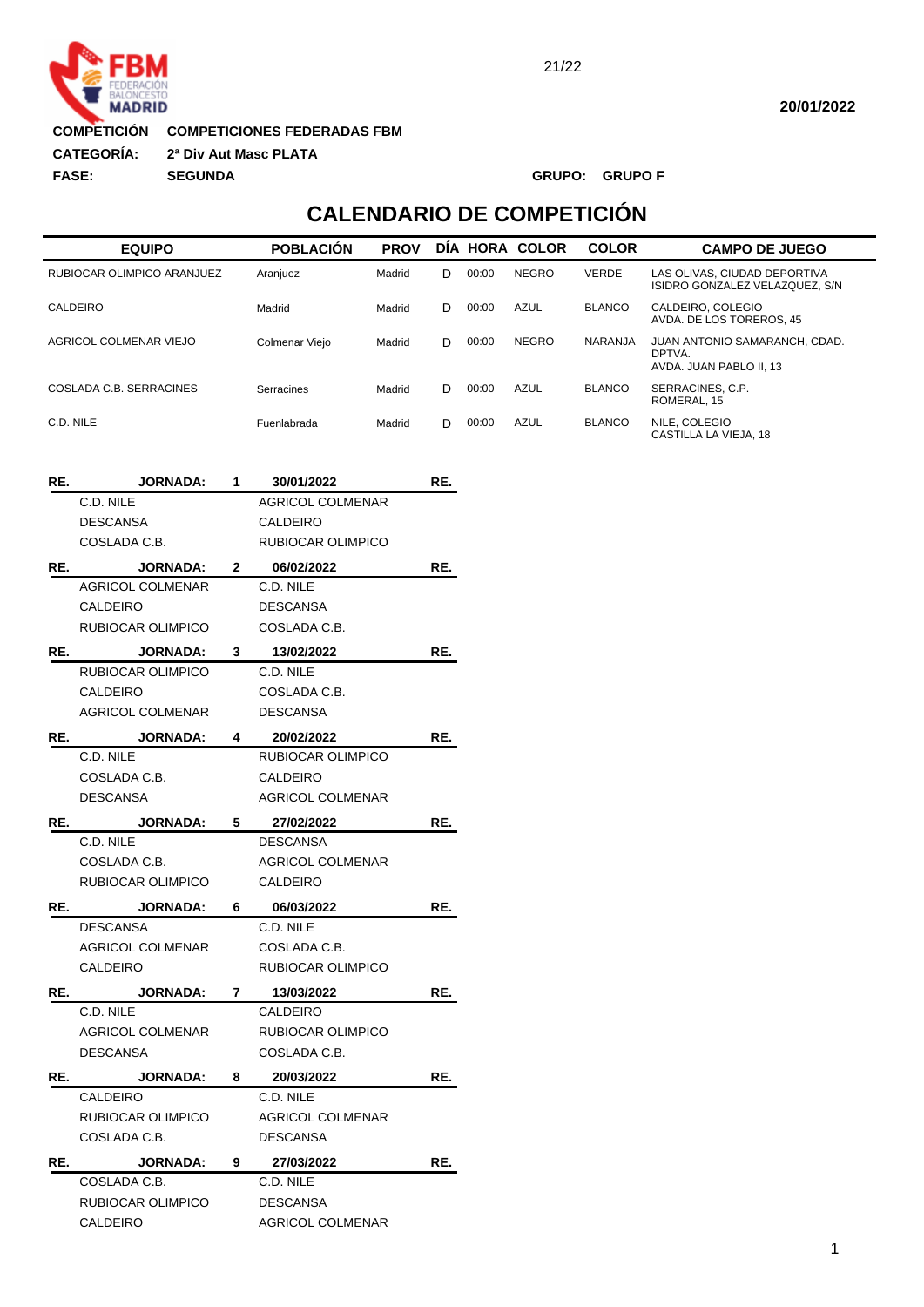

#### 21/22

#### **20/01/2022**

## **15:43:31 COMPETICIÓN COMPETICIONES FEDERADAS FBM**

**:CATEGORÍA: 2ª Div Aut Masc PLATA FASE: SEGUNDA GRUPO: GRUPO F**

| RE. | <b>JORNADA:</b>  | 10 | 03/04/2022        | RF. |
|-----|------------------|----|-------------------|-----|
|     | C.D. NII F       |    | COSLADA C.B.      |     |
|     | <b>DESCANSA</b>  |    | RUBIOCAR OLIMPICO |     |
|     | AGRICOL COLMENAR |    | CALDEIRO          |     |